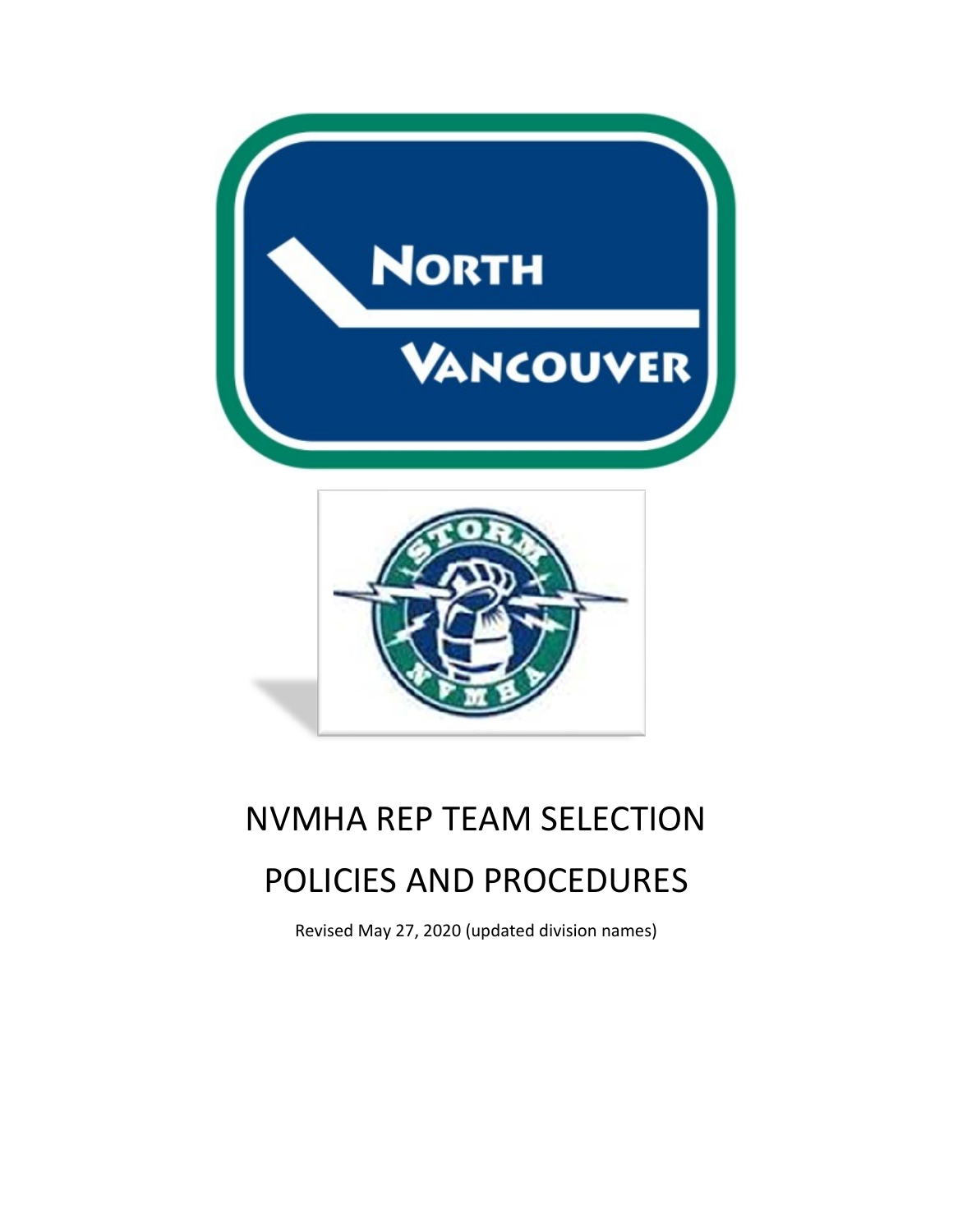# Contents

| Α.             |      |  |  |  |  |
|----------------|------|--|--|--|--|
| В.             |      |  |  |  |  |
| C.             |      |  |  |  |  |
| D.             |      |  |  |  |  |
| Ε.             |      |  |  |  |  |
| F.             |      |  |  |  |  |
| G.             |      |  |  |  |  |
| Н.             |      |  |  |  |  |
| L.             |      |  |  |  |  |
| 1.             |      |  |  |  |  |
| 2.             |      |  |  |  |  |
| 3.             |      |  |  |  |  |
| 4.             |      |  |  |  |  |
| 5.             |      |  |  |  |  |
| 6.             |      |  |  |  |  |
|                | 6.1. |  |  |  |  |
|                | 6.2. |  |  |  |  |
|                | 6.3. |  |  |  |  |
|                | 6.4. |  |  |  |  |
| $\mathbf{J}$ . |      |  |  |  |  |
| 2.             |      |  |  |  |  |
| 3.             |      |  |  |  |  |
| к.             |      |  |  |  |  |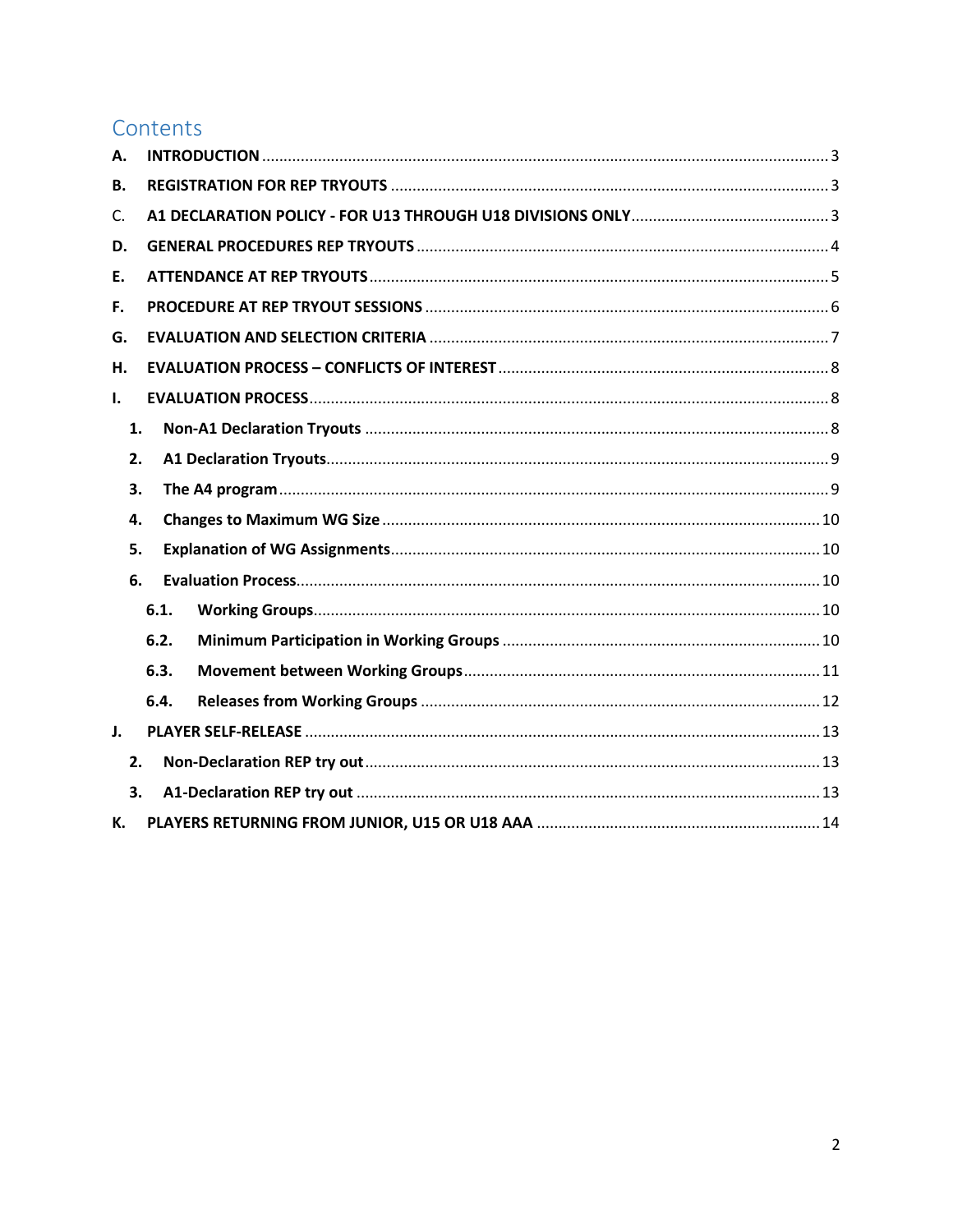# <span id="page-2-0"></span>A. INTRODUCTION

1. The REP player selection process by its nature dictates that not all applicants will be selected. This may be a stressful time, not only for the players and their parents, but also for the coaches and other volunteers who each year must co-ordinate this facet of our association's program. The goal of this policy is to help all participants understand the process, as well as their individual rights and responsibilities.

### <span id="page-2-1"></span>B. REGISTRATION FOR REP TRYOUTS

- 1. Players wanting to attend the REP tryouts must register by checking the appropriate box on the NVMHA registration form and pay the appropriate tryout fee by July 31<sup>st.</sup> Players are expected to attend all try out evaluation sessions for their Division.
- 2. Beginning in the 2016-17 season, players in U13 through U18 division, who wish to try out for an A1 team must declare this upon their registration for REP try outs by choosing the A1 Declaration check box on the registration form and paying the appropriate fee.
- 3. If a player wishes to change their registration or declaration for REP tryouts at any time they must contact the Registrar to amend their registration not later than July 31st.
- 4. After July 31<sup>st</sup>, the Registrar will forward requests for REP tryout and A1 declaration to the Director of Hockey Operations for approval before processing.

# <span id="page-2-2"></span>C. A1 DECLARATION POLICY - FOR U13 THROUGH U18 DIVISIONS **ONLY**

1. The A1 Declaration Policy is intended to help the NVMHA become more efficient at evaluating a group of players with the skill and commitment levels necessary to pursue the commitment of the A1 program. In turn this will also have a positive impact on the non-declaration REP try out as this process will also have a condensed group of athletes of similar caliber who can be evaluated in the same manner. The policy also provides efficiencies in team selection by reducing the time it takes to select teams for all levels and ensuring all players receiving a fair and equal opportunity to be assessed for the highest team they desire.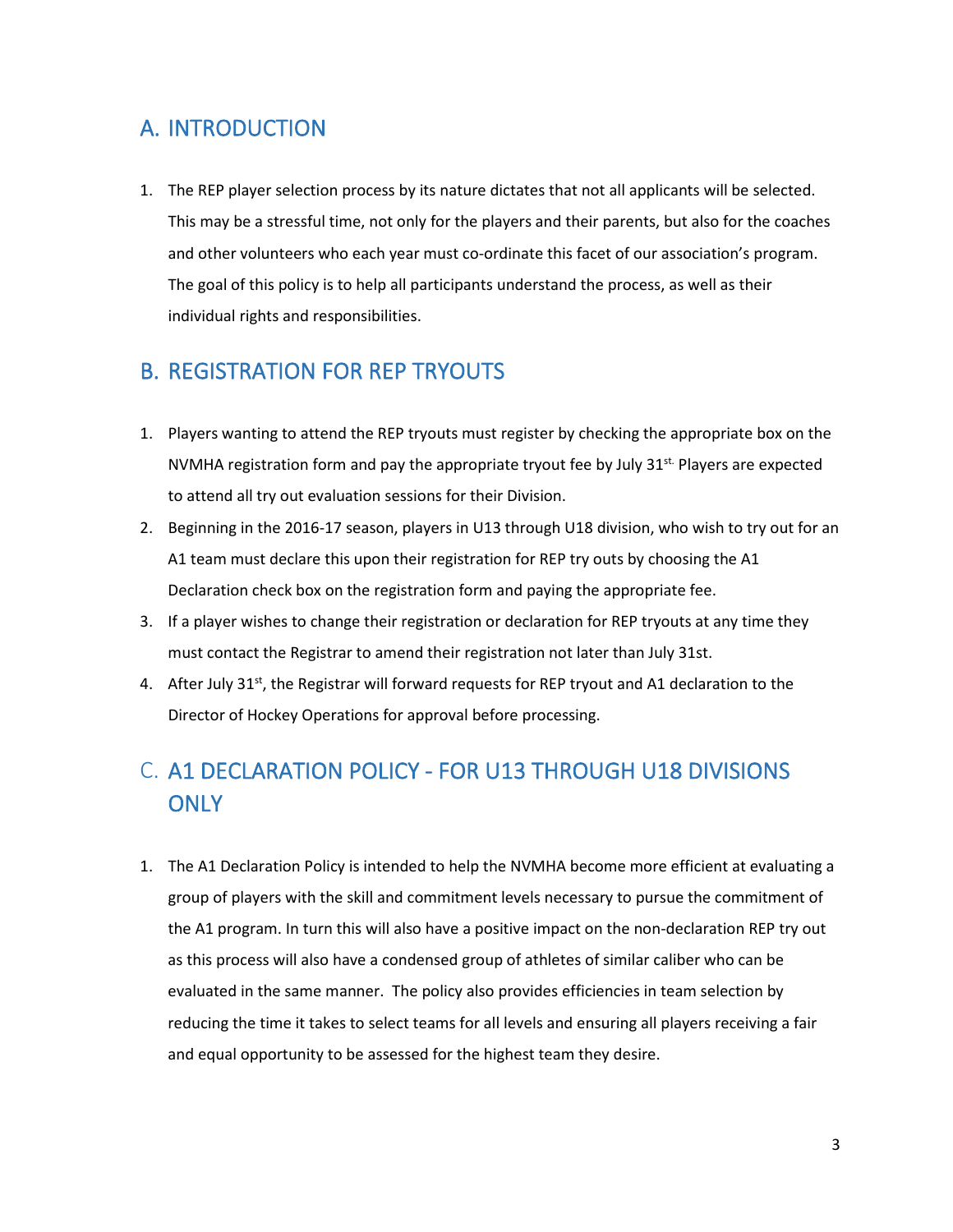- 1.1 This format also gives the players who only wish to play at the A1 level the opportunity to self-release or opt out of the rest of REP try outs and go directly to the C program if they are not successful in making an A1 team. Players who self-release may do so in their division only with the understanding that they will not be able to be an affiliate player (AP) or practice with any A1 team in that division or higher for that season. Players who self-release will be permitted to AP or practice with A2-4 REP teams and will be permitted to try out again the following season for any REP team they choose. The decision to self-release must be made prior to September 30<sup>th</sup>.
- 1.2 A player who is released from the A-1 working group and completes Phase 2 of the REP try out process may be considered for affiliation or permanent positions on the A1 team if they become available at the discretion of the head coach.
- 1.3 Before participating in the REP tryout sessions, players must be fully registered with the NVMHA, have paid all required fees (including, if applicable, any A1 tryout fee), and have met all requirements of the PCAHA, BC Hockey, Hockey Canada and the IIHF in order to play REP hockey with the NVMHA.
- 2. Per the NVMHA Rep Tryout Declared Positions Policy any player registering for REP tryouts must elect to try out for either goalie, forward or defense. A player's preference for forward or defense is not binding at the U11 level and any skater in the U11 REP program may be asked to play forward or defense depending on the needs of the team.
- 3. For REP tryouts in U15 and above, every player (other than a goaltender) who has not played body contact hockey OR has not taken a body checking clinic in the past must either complete an NVMHA sponsored body-checking clinic or provide evidence of clinic completion to the satisfaction of the Director of Hockey Operations.
- 4. Players who have not completed the requirements in this section will not be allowed on the ice for a REP tryout session (or, if applicable, an A1 tryout session).

# <span id="page-3-0"></span>D. GENERAL PROCEDURES REP TRYOUTS

- 1. REP tryouts consist of several on-ice sessions that progressively evaluate the players' skills and abilities.
- 2. A schedule for the REP tryout sessions will be prepared by early August and will be published in the NVMHA Newsletter and posted online on the NVMHA website.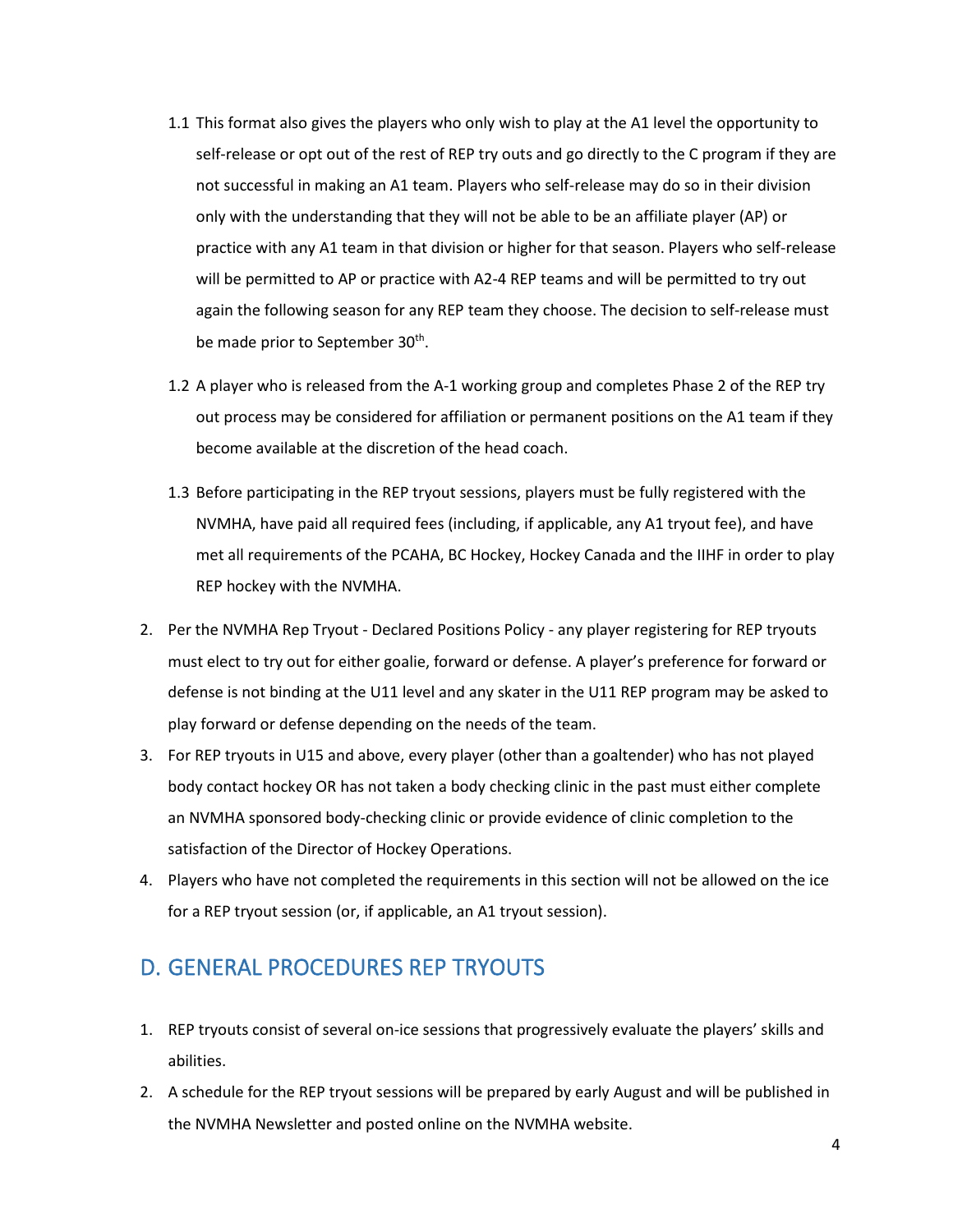- 3. In preparation for the tryouts, the Registrar will provide a list of players registered for REP tryouts (by division) to the Director of Hockey Operations.
- 4. The Director of Hockey Operations will review the list of rep tryout players and assign players to groups of approximately equal size for the initial evaluation sessions. The groups will be arranged in a consistent manner based on previous REP hockey experience with the intention to form tryout groups that are comparable in overall ability.
- 5. At the start REP tryouts, each player will be issued a numbered jersey for identification by the Division Director or by a person designated by her or him.

# <span id="page-4-0"></span>E. ATTENDANCE AT REP TRYOUTS

- 1. All players trying out for REP hockey must attend all REP tryouts applicable to that player, which usually are scheduled to commence approximately 10 -14 days prior to Labour Day week end.
- 2. Players who do not attend all applicable tryouts will forfeit their opportunity to play REP hockey (or, if applicable, to play on an A1 team) for that season and will immediately be registered for C level hockey in their division or, if applicable, to the Non-A1 Declaration Tryout process for their division, except as provided in this section.
- 3. A player who has registered for REP hockey but is unable to attend a REP tryout session due to sickness or injury must refer to the NVMHA REP Tryout Absence with Medical Permission Policy for detailed process. a. If the player's injury prevents the player from completing the tryout process, the player will be assessed by the REP coaches for that division and the Director of Hockey Operations once medical approval to return to play has been received.
- 4. A try-out position may only be held for an injured player if the doctor's certificate indicates that the player is expected to return to hockey by October 31.
- 5. If a try out position is held for an injured player who has properly registered for REP tryouts with NVMHA and followed the process outlined in the NVMHA REP Tryout Absence with Medical Permission Policy, then the player must pay the applicable REP tryout fees prior to stepping on the ice.
- 6. A player returning from injury will be placed in the appropriate working group upon return based a previous level played as decided by the Director of Hockey Operations.
- 7. If the player is not medically cleared to participate on ice prior to October  $31<sup>st</sup>$  they will be placed in C hockey upon return to play will be evaluated for REP hockey by the Director of Hockey Operations and Rep coaches in that division.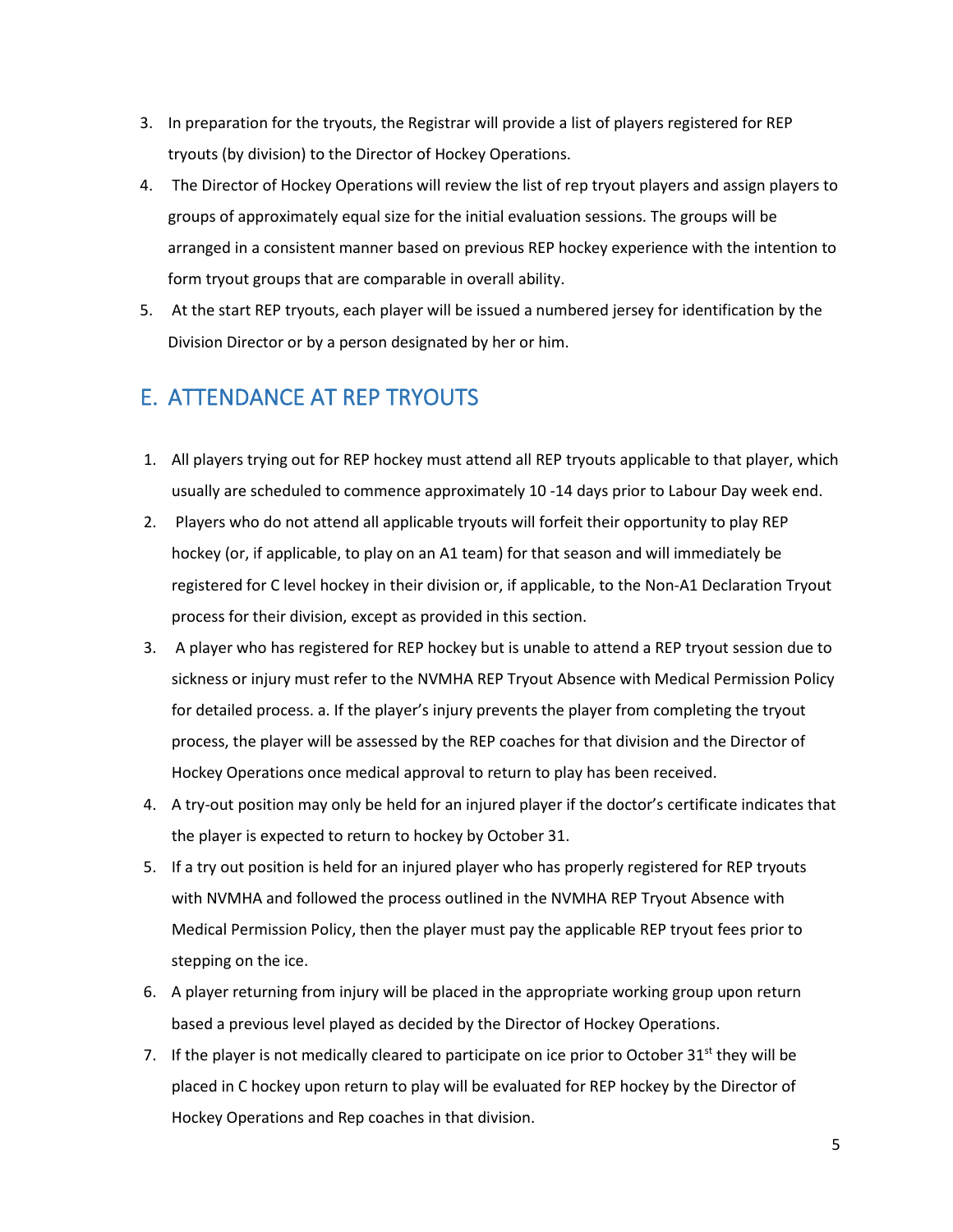- 8. A player who has registered for REP hockey but is unable to attend a REP tryout session due to work related obligations must provide to the Player REP, in advance of the session to be missed, a letter from that player's employer. If work-related obligations require a player to miss more than one session, then the continued participation of that player in the REP tryout sessions shall be at the discretion of the Director of Hockey Operations, in consultation with the Division Director and Player REP.
- 9. A player who has registered for REP hockey at the U18 or Juvenile level may miss a REP tryout session due to conflicting attendances at major U18 or junior team tryouts.
- 10. A player who has registered for REP hockey but is unable to attend a REP tryout session due to exceptional personal circumstances must seek permission in advance of the session to be missed by way of a letter (which includes electronic mail) addressed to the Director of Hockey, Player REP and Division Director. The Director of Hockey Operations in consultation with the Player REP and Division Director, shall determine whether to approve the request. Except with respect to tryouts for the coming season where holiday travel was booked prior to April  $1<sup>st</sup>$ , failure to attend a REP tryout session because of holiday travel will not be considered acceptable.

### <span id="page-5-0"></span>F. PROCEDURE AT REP TRYOUT SESSIONS

- 1. The try out process will include any of the following:
	- Skills assessment of inter squad games by independent evaluators;
	- Skills assessment by an independent third party evaluators (i.e. WHL combine)
	- Practices
	- Exhibition games
- 2. The Director of Hockey Operations will ensure that there are qualified coaches on the ice to lead all REP tryout sessions.
- 3. Players must wear all protective equipment, including a CHA approved neck guard, during tryouts. Any player found not wearing all of the required protective equipment must be sent off the ice and must not be permitted to return until he/she has put on the missing approved equipment.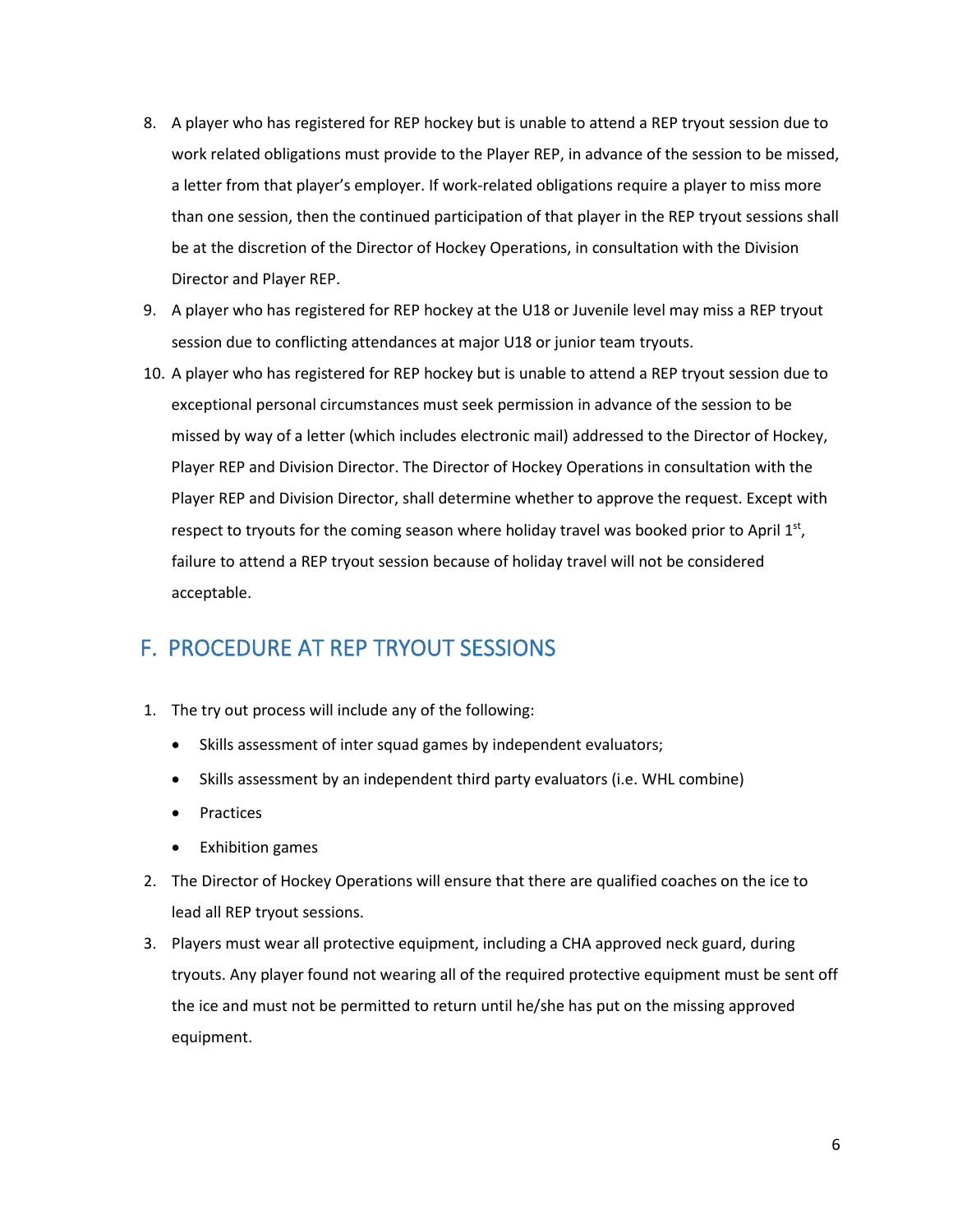- 4. Players must wear their assigned REP tryout jersey during all on-ice sessions. Unless otherwise notified by the Hockey Director and Division Director. **Note: Players are not permitted to wear NVMHA REP socks during the tryout process.**
- 5. During the first three sessions (for players participating in the Non-A1 Declaration Tryout process) or the first two sessions (for players participating in the A1 Declaration Tryout process) and during any third party skills assessment, no player may skate at any more than his or her assigned session, unless requested to do so by the Director of Hockey Operations.
- 6. The Director of REP Hockey shall endeavor to set up the viewing areas in such a manner as to discourage contact or discussion between parents or players and the independent evaluators
- 7. It is extremely important during the evaluation that the independent evaluators and others involved in evaluating the players be neutral in their public comments and actions to avoid misunderstandings with players or parents.

# <span id="page-6-0"></span>G. EVALUATION AND SELECTION CRITERIA

- 1. The goal of the REP Tryout process is to fairly and consistently evaluate players for the purpose of Tiering.
- 2. Player shall be assessed based on their performance in the REP tryout sessions, based on:

| <b>Phase 1and Phase 1a</b> |                     | <b>Phase 1b and Phase 2</b> |
|----------------------------|---------------------|-----------------------------|
| <b>Goaltenders</b>         | <b>Skaters</b>      | <b>All Players</b>          |
| Athleticism                | <b>Skating</b>      | <b>Hockey Sense</b>         |
| <b>Rebound Control</b>     | Passing/Receiving   | Attitudes                   |
| Positional and angles      | <b>Puck Control</b> | Desire and Work Ethic       |
| Anticipation               | Shooting            | Coach-ability               |
| Compete/Work ethic         | Competitiveness     | Competitiveness             |
|                            |                     | Conduct on and off the ice  |
|                            |                     | (attitude)                  |
|                            |                     | Checking                    |

Sportsmanship

Positional Play

Team work/Fitness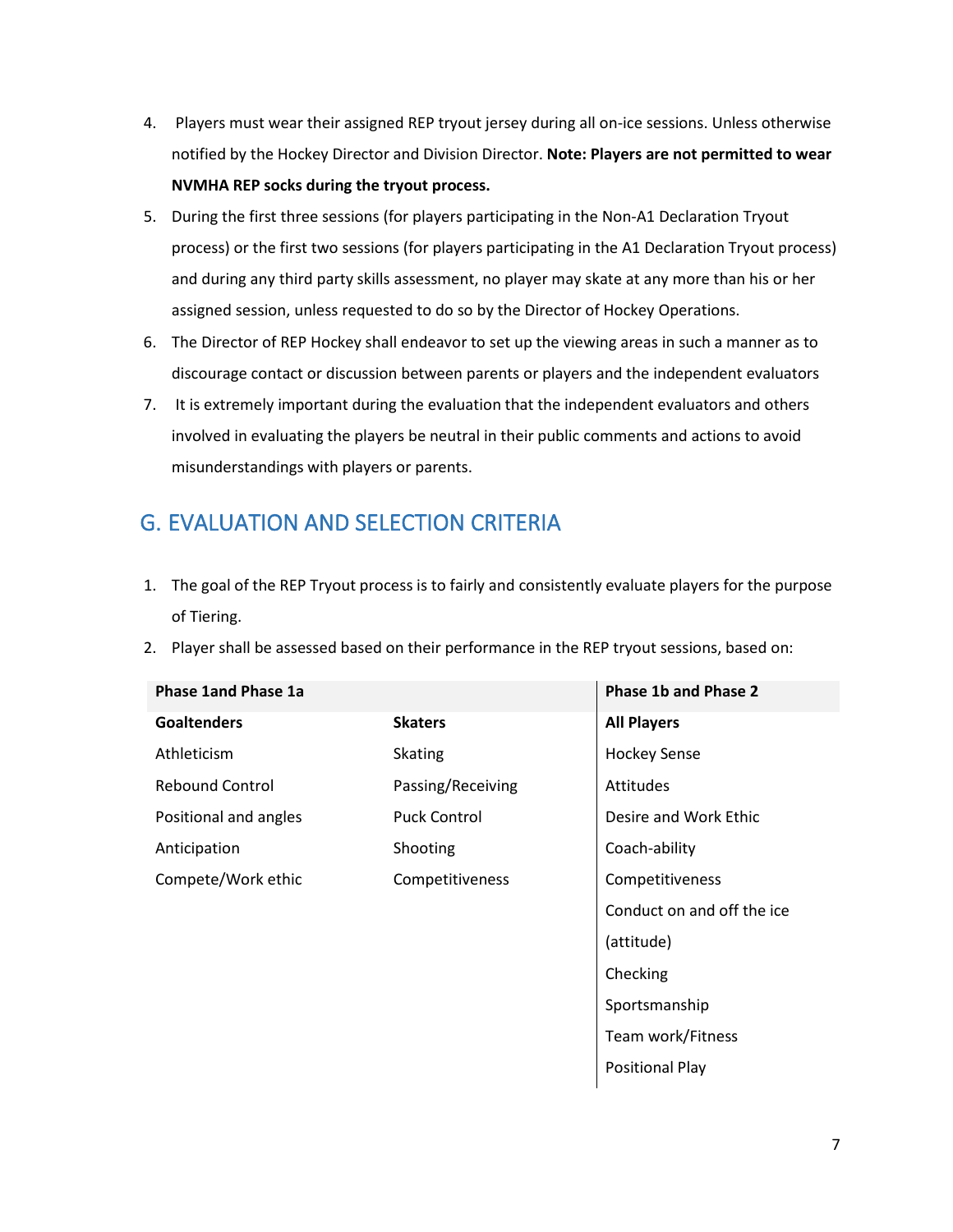# <span id="page-7-0"></span>H. EVALUATION PROCESS – CONFLICTS OF INTEREST

- 1. Notwithstanding anything said below with respect to the evaluation process, under no circumstances will a REP coach be involved in the evaluation of his or her own child. The evaluation of any such player shall be performed by the Director of Hockey Operations and/or by an independent evaluator or evaluators as appointed by the Director of Hockey Operations
- 2. No parent, friend or relative of a player participating in the REP tryout process shall offer any sponsorship, financial incentive or other benefit to a team or to the coach of a team in connection with or during the tryout process.

### <span id="page-7-1"></span>I. EVALUATION PROCESS

#### <span id="page-7-2"></span>**1. Non-A1 Declaration Tryouts**

- 1.1. This section governs the tryout process for players who are not participating in the A1 Declaration Tryout process described in section below.
- 1.2. In Phase 1 players will be evaluated by independent evaluators that consist of NHL, WHL and Junior hockey scouts and/or coaches. The Director of Hockey Operations will ensure that more than one independent goaltender assessor will attend phase 1 to assess the goaltenders. Each player will have a minimum of 4 ice times assigned to be evaluated. 1 ice time will be based on individual skills assessment and the other 3 ice times will be evaluated in game competition. Upon completion of these ice times the evaluators scores will be entered into the computer by independent data entry staff. The results in each division will be tabulated highest rank to lowest rank per position.
- 1.3. Creation of Work Groups
	- 1.3.1.Size of Work Groups Once the rankings are complete they will be sent to the Director of Hockey Operations and Player REP for review to ensure no players were missed and to double check for possible clerical errors. At this point players will be grouped into Working Groups(WG) based on rankings.
	- 1.3.2.With the exception of A-1, working groups2 through 4 will head into phase 2 with 9 forward, 6 Defense and 2 goaltenders. Any players outside of these numbers will be assigned to C-Hockey at the conclusion of phase 1.
	- 1.3.3. A-1 WG will enter phase 2 with 12 forwards, 8 Defense and 3 goalies.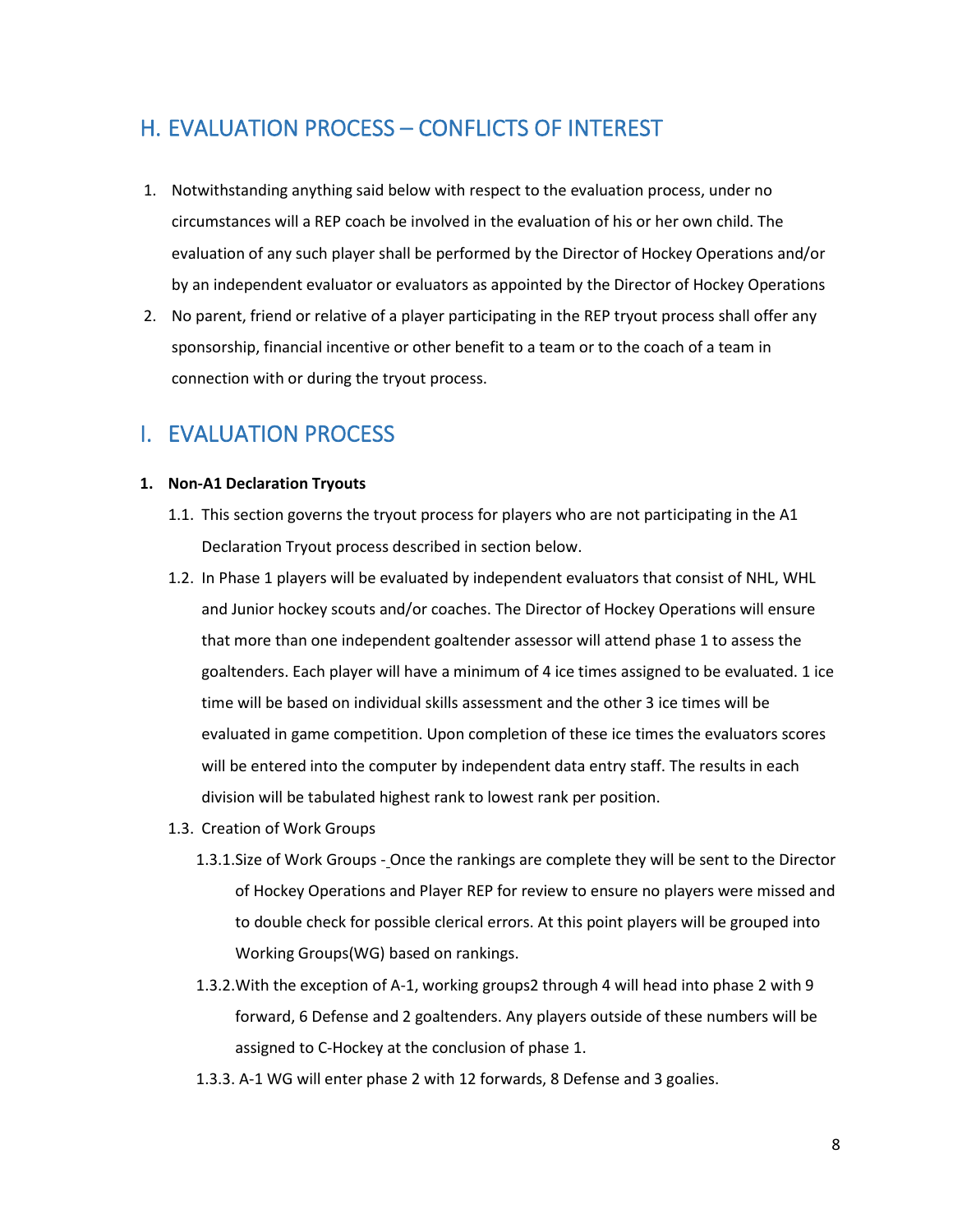1.3.4.There can be exceptions to these numbers due to injuries and or players trying out for Major U18 or Junior as approved by the Director of Hockey Operations in consultation with the Player Rep who maintains records of player absences.

#### <span id="page-8-0"></span>**2. A1 Declaration Tryouts**

- 2.1. The section governs the tryout process for players who wish to be considered for inclusion in an "A1" WG-1 at U13 through U18 Divisions.
- 2.2. The Director of Hockey Operations shall appoint independent evaluators for each division, they will include at least two independent goaltender assessors who will only assess goaltenders.
- 2.3. The independent evaluators shall view each of the first 2 REP tryout sessions. Each independent evaluator shall provide objective evaluations of the players which shall be complied after each tryout session.
- 2.4. At the conclusion of the first two tryout sessions and any required independent third party skills assessment, the players shall be assigned to either the "A1 -WG-1 – for Phase 1.b" or the Non-A1 Declaration tryouts process. The assignment is primarily based on the rankings that emerged from the evaluations submitted by the independent evaluators and recorded and tabulated by independent data entry personnel.
- 2.5. After the initial A1 declaration ice times stated as Phase -1a. WG-1 will proceed to phase 1.b and shall consist of a maximum of 4 goaltenders, 18 Forwards and 12 Defense. The WG size will be determined annually by the Director of Hockey Operations.
- 2.6. Phase 1.b will consist of 3 more ice times with the combination of either practice and/or intra-squad games that will be conducted and evaluated by the Director of Hockey Operations and /or the REP Coaches with in that division.
- 2.7. At the conclusion of phase 1.B. WG-1 will release players and enter phase 2 with a maximum of 12 Forwards, 8 Defense and 3 Goalies.
- 2.8. Players not selected will be placed in WG-2 for phase 2. Phase two players will play a minimum of two exhibition games prior to release.

#### <span id="page-8-1"></span>**3. The A4 program**

3.1. Decision on viability for an A4 rep team in U13 through U18 divisions is based upon # of players registered for REP try outs with in the division.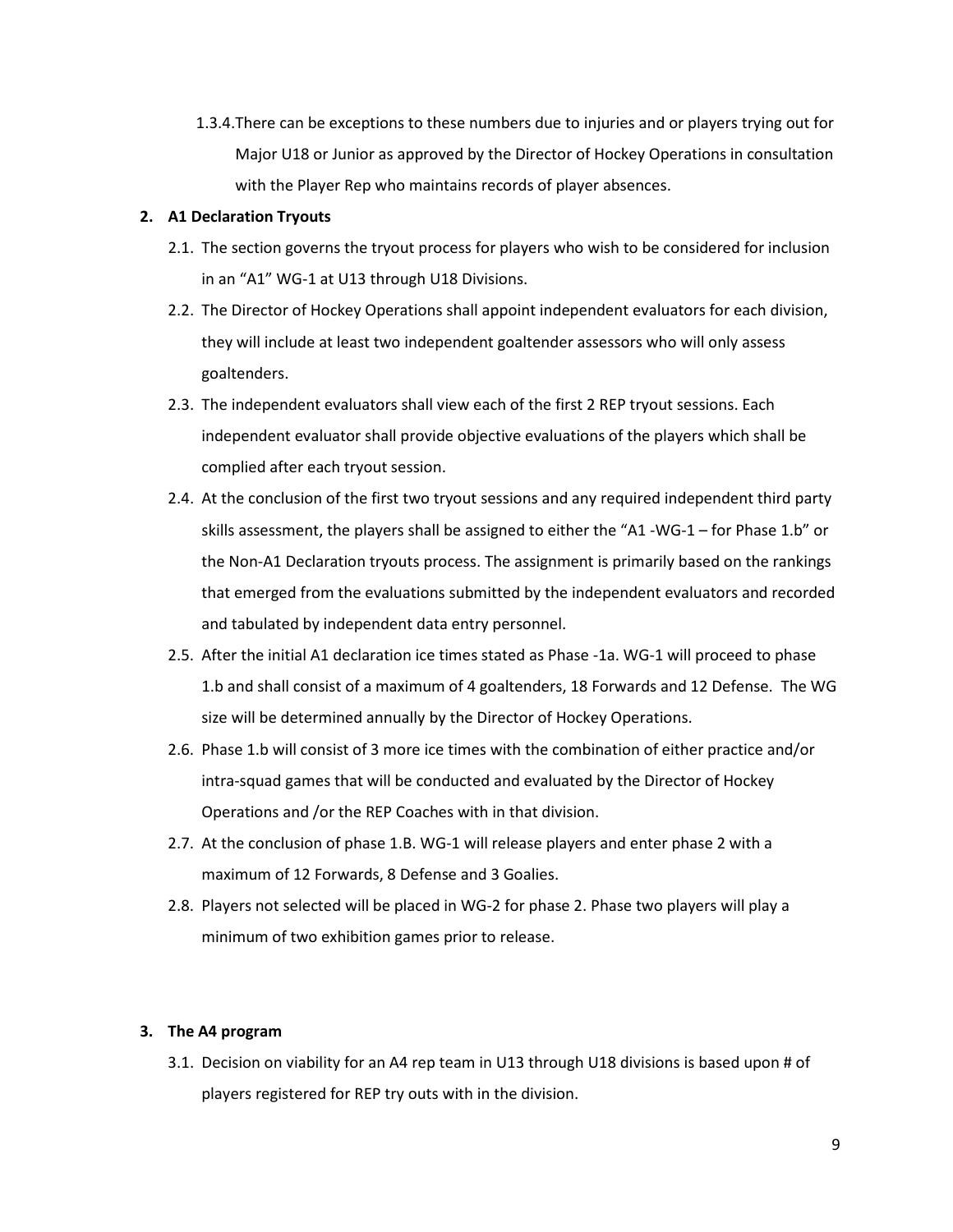- 3.2. In the event that a division will have only three REP teams, there shall be no "A4" WG created for that division.
- 3.3. In the event that a division will have a fourth REP team there shall be an "A4" WG the size of which shall be determined similarly to the "A3" WG.

#### <span id="page-9-0"></span>**4. Changes to Maximum WG Size**

- 4.1. Any variation in the maximum player numbers for any WG shall be approved by the Director of Hockey and Player REP.
- 4.2. For certainty, where a player has been called up from a lower WG for further evaluation the maximum size of the higher WG will be increased accordingly.
- 4.3. As well, at the discretion of the Director of Hockey Operations in consultation with the Player REP and Division Director, in the event that there are combined WG i.e. 3/4 there may be an interim WG into a larger number of players to enable further evaluation for a short period of time before the formation of the separate WG i.e. 3 and 4 are able to be made with appropriate number of players.

#### <span id="page-9-1"></span>**5. Explanation of WG Assignments**

- 5.1. The assignment of players to WG shall be communicated by EMAIL from the Division Director no later than 4 days after the last scheduled ice time of Phase 1.
- 5.2. Parents may request and explanation or review of the evaluation by making a request in writing to the Player Rep.

#### <span id="page-9-3"></span><span id="page-9-2"></span>**6. Evaluation Process**

#### **6.1. Working Groups**

- 6.1.1.Once WGs are created, the players in each WG shall attend further tryout sessions for their assigned WG.
- 6.1.2.The head coach assigned for that group will make decisions as to which tryout sessions a player participates in.
- 6.1.3.If no head coach has been assigned for a working group, the Director of Hockey Operations and/or interim coach will lead the working group.
- 6.1.4.The head coach for each group or, if no head coach has yet been assigned for that group, the Director of Hockey Operations or their delegate, may release players to a lower group and may, call up players from a lower group in order to effectively assess players.

#### <span id="page-9-4"></span>**6.2. Minimum Participation in Working Groups**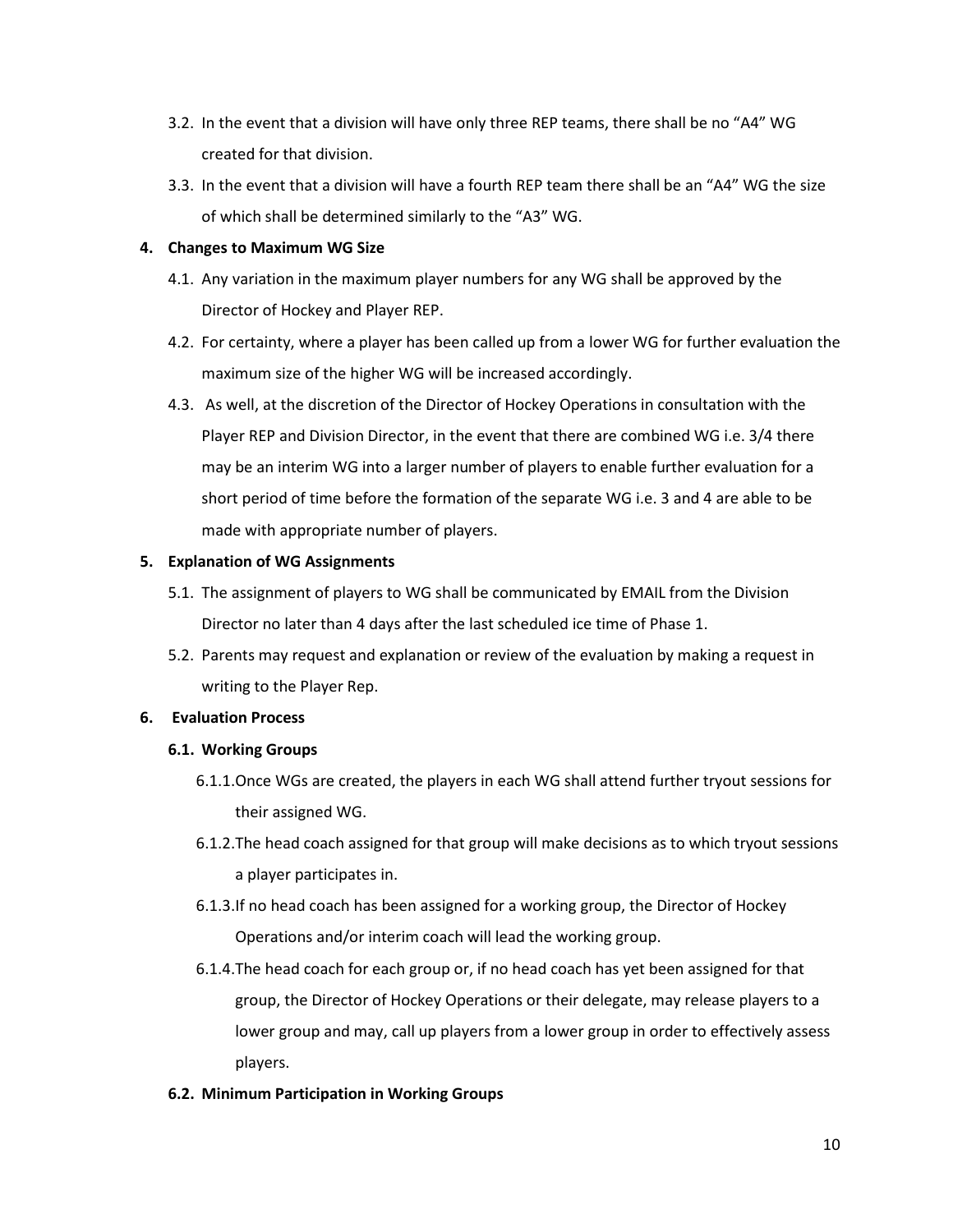- 6.2.1.Note that any player that is assigned to a WG will be entitled to 2 exhibition games before being released.
- 6.2.2.In regards to goaltenders splitting 2 games this will be considered as their two game minimum.
- 6.2.3.The minimum games policy does not apply to a player is brought up from a WG below. In these cases, the player can practice and play exhibition games at the coach's discretion and can be returned back to their original work group at any time with no guaranteed minimum number of games.
- 6.2.4. If a player is injured and unable to participate in 2 games prior to the team selection deadline date, then that player will be evaluated upon return to play in accordance to the time frame allowed as stated in section D, but is not guaranteed any particular amount of games before a decision is made by the coach in consultation with the Director of Hockey Operations.
- 6.2.5.All other absences will be evaluated on a case by case basis in consultation with the DHO and player REP.

#### <span id="page-10-0"></span>**6.3. Movement between Working Groups**

- 6.3.1.With respect to players who have not properly indicated their intent to try out for an A1 team and has not paid the applicable A1 tryout fees and/or did not attend all A1 tryout sessions (unless exempted from them), the head coach of an A1 team or, if no head coach has yet been assigned for that group, the Director of Hockey Operations, may invite players from a lower WG the "A1" WG for further assessment.
- 6.3.2.However, because it is important to maintain the integrity of the A1 Declaration Tryout process, such an invitation may be made only with the consent of both the Director of Hockey Operations and the Player Rep, each of whom may grant or withhold their approval in their sole discretion.
- 6.3.3.In considering whether to approve such request, the Director of Hockey Operations and Player Rep shall consider all relevant factors, including, without limitation, the reasons that the player did not previously indicate their intent to try out for an A1 team and/or attend all A1 tryout sessions. If a player who accepts the invitation to participate in the A1 working group must pay the A1 declaration fee.
- 6.3.4.A player who has not paid the A1 tryout fee may not participate in any A1 tryout event unless and until the A1 tryout fee has been paid.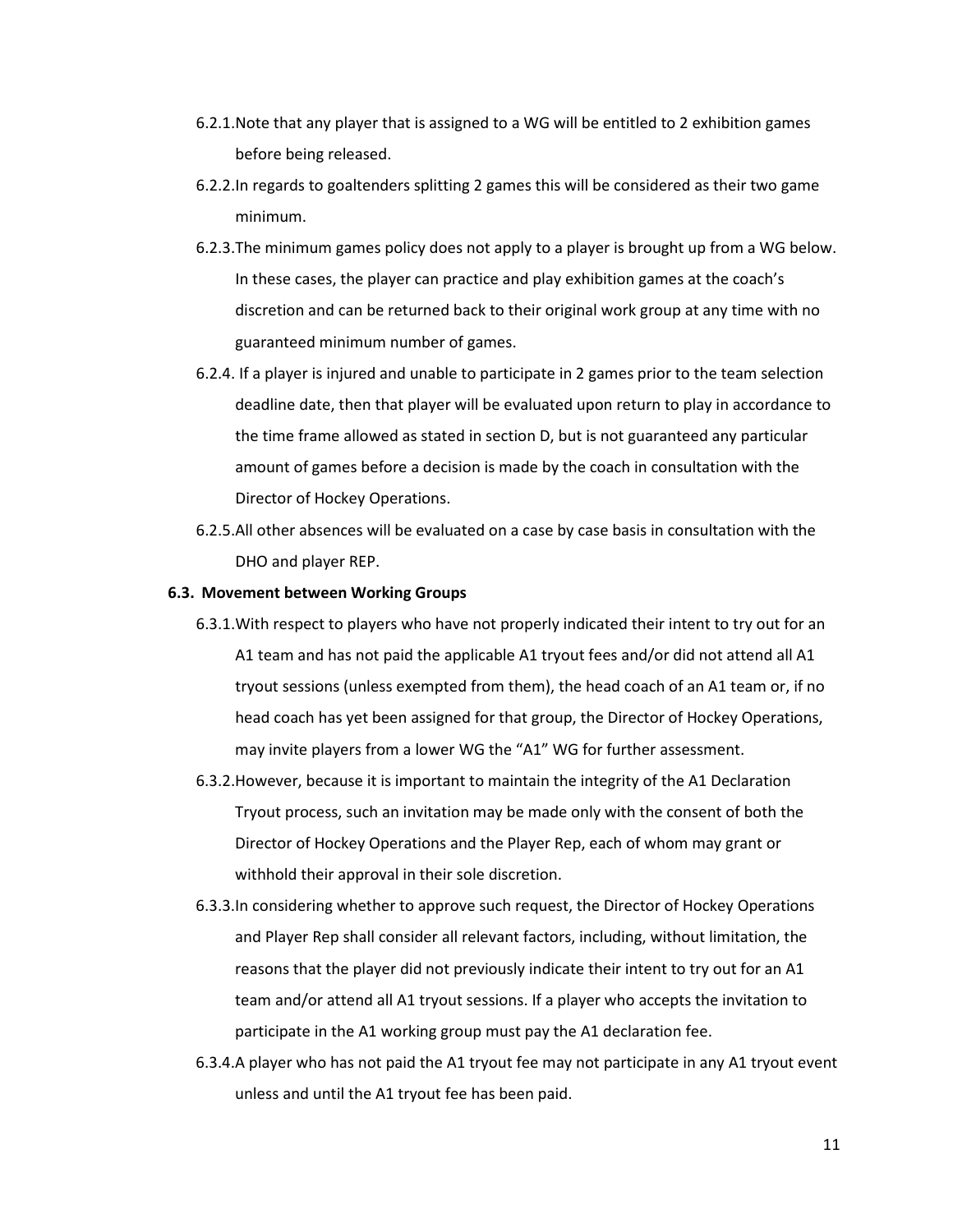6.3.5.For certainty, a player who has not properly indicated their intent to try out for an A1 team is not obligated to accept an invitation to be called up to the "A1" WG. Acceptance of an invitation to the A1 WG must be made within 24 hours of the invitation being made

#### <span id="page-11-0"></span>**6.4. Releases from Working Groups**

- 6.4.1.Any release of players from a Phase 2 WG shall be communicated by way of an Inperson meeting involving the player and the coaches' responsible for that WG or, if no head coach has yet been assigned for that group, the Director of Hockey Operations, and one other knowledgeable individual such as Player Rep or a board member.
- 6.4.2.The head coach or Director of Hockey Operations, as applicable, shall endeavor to conduct such meeting with a reasonable amount of privacy, to the extent possible given the nature of the facility in which the meeting takes place. If logistics do not permit such a meeting, then releases can be communicated over the phone as soon as possible.
- 6.4.3.The coaches of the A1, A2 and A3 teams, in consultation with the Director of Hockey Operations will complete all releases in order to have their teams at the approved roster size in accordance with the following deadlines:
	- The A1 team by the 10th day after commencement of Phase 2 of Tryouts;
	- The A2 team by the 15th day after the commencement of Phase 2 Tryouts;
	- The A3 team by the 4th day after the date on which the A2 releases are completed.
	- If there is an A4 team at any division, Director of Hockey Operations shall specify a deadline for releases by such team and may make minor adjustments to the above deadlines for A1, A2 and A3 teams as necessary.
- 6.4.4.Generally speaking, players released from the "A1" WG will be assigned to the "A2" WG, players released from the "A2" WG will be assigned to the "A3" WG, and players from the "A3" WG will be assigned to C or A4 WG where applicable. If A4 WG is applicable any releases from A4 WG will be assigned to C.
- 6.4.5.The C program relies on the REP program to release players to the C program in time to allow those players to be placed on recreational teams with minimal impact on the balancing process. Any variation in any of the deadlines above must be approved in advance by the Director of Hockey Operations.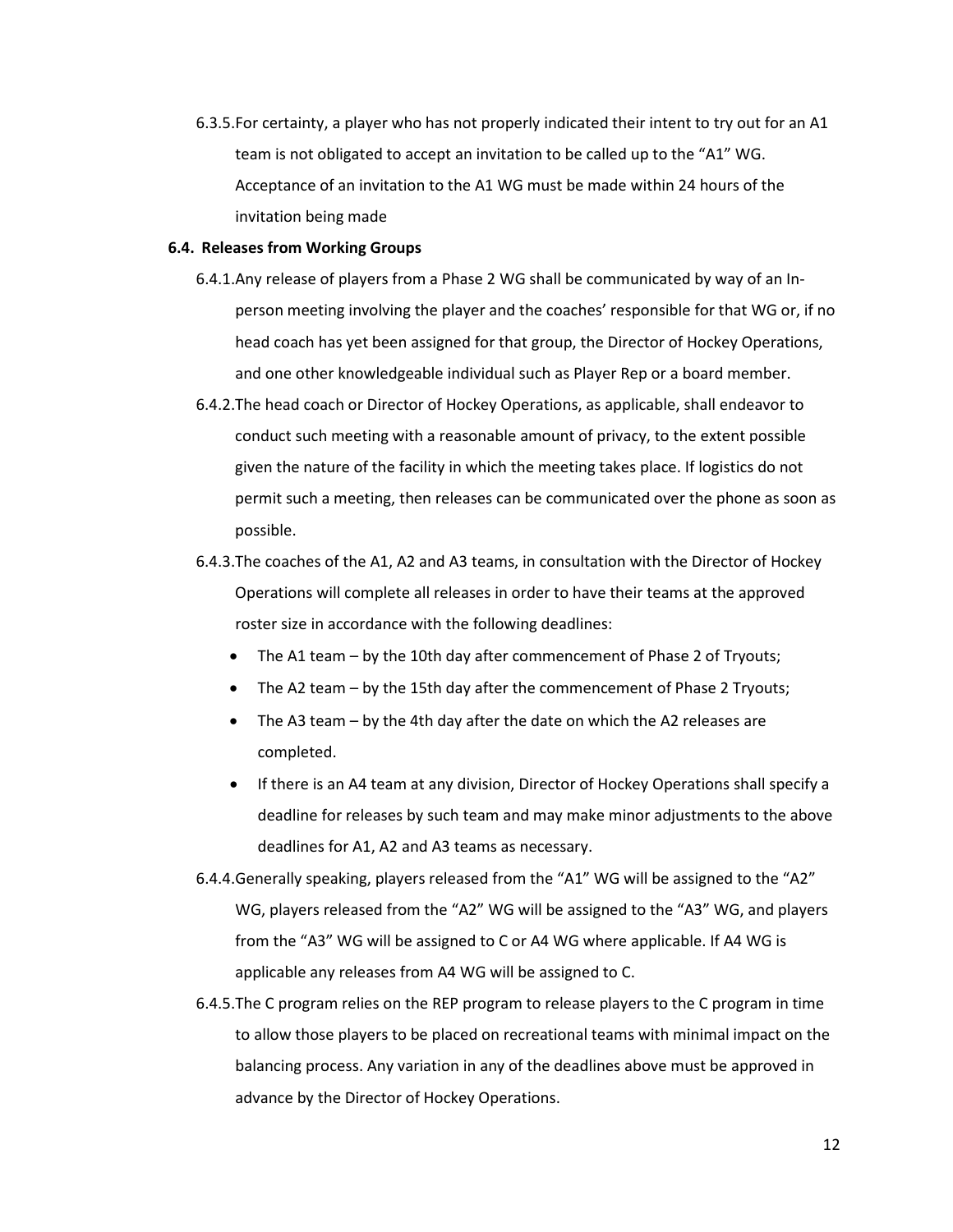- 6.4.6.If a team has not made its final releases by the deadlines noted above, or any extension granted to those deadlines, then the Director of Hockey Operations may make releases in order to bring the team to the approved roster size.
- 6.4.7.Each head coach (or, if applicable, Director of Hockey Operations) shall forthwith upon releasing a player (either to a different REP WG or to the C program) notify the following persons of the names of the released players:
	- the Director of Hockey Operations,
	- the Division Director,
	- the Player REP,
	- the Interim Manager for that division,
	- the other REP coaches for that division (except in the case of a player released to the C program)

# <span id="page-12-0"></span>J. PLAYER SELF-RELEASE

- 1. Decisions are made as to the numbers, sizes and composition of REP teams (and also of C teams) based on the number of players who have registered. Players who participate in REP tryouts, then leave the REP program, can cause significant difficulties to both the REP and C programs. As a result, the following restrictions have been imposed to minimize these situations:
- <span id="page-12-1"></span>**2. Non-Declaration REP try out**
	- 2.1. Any player who self-releases and leaves the NVMHA REP Try outs after commencement of Phase 2 will not be entitled to AP, practice or called up to for any REP team equal or higher to the one they were assigned to for that season. They will still be able to AP and/or practice with any team below the group they self-released from.
	- 2.2. Similarly, any player who self-releases to the C program more than seven days after selected to a REP team may not be entitled to AP or practice with any other REP team in any division for the remainder of the season. The player will be assigned to a C team in accordance to the C balancing guidelines and will not have ability to request what teams they are placed on.

#### <span id="page-12-2"></span>**3. A1-Declaration REP try out**

**3.1.** Players who wish to only play at the A1 level and are released at any phase may self-release and go directly to the C program.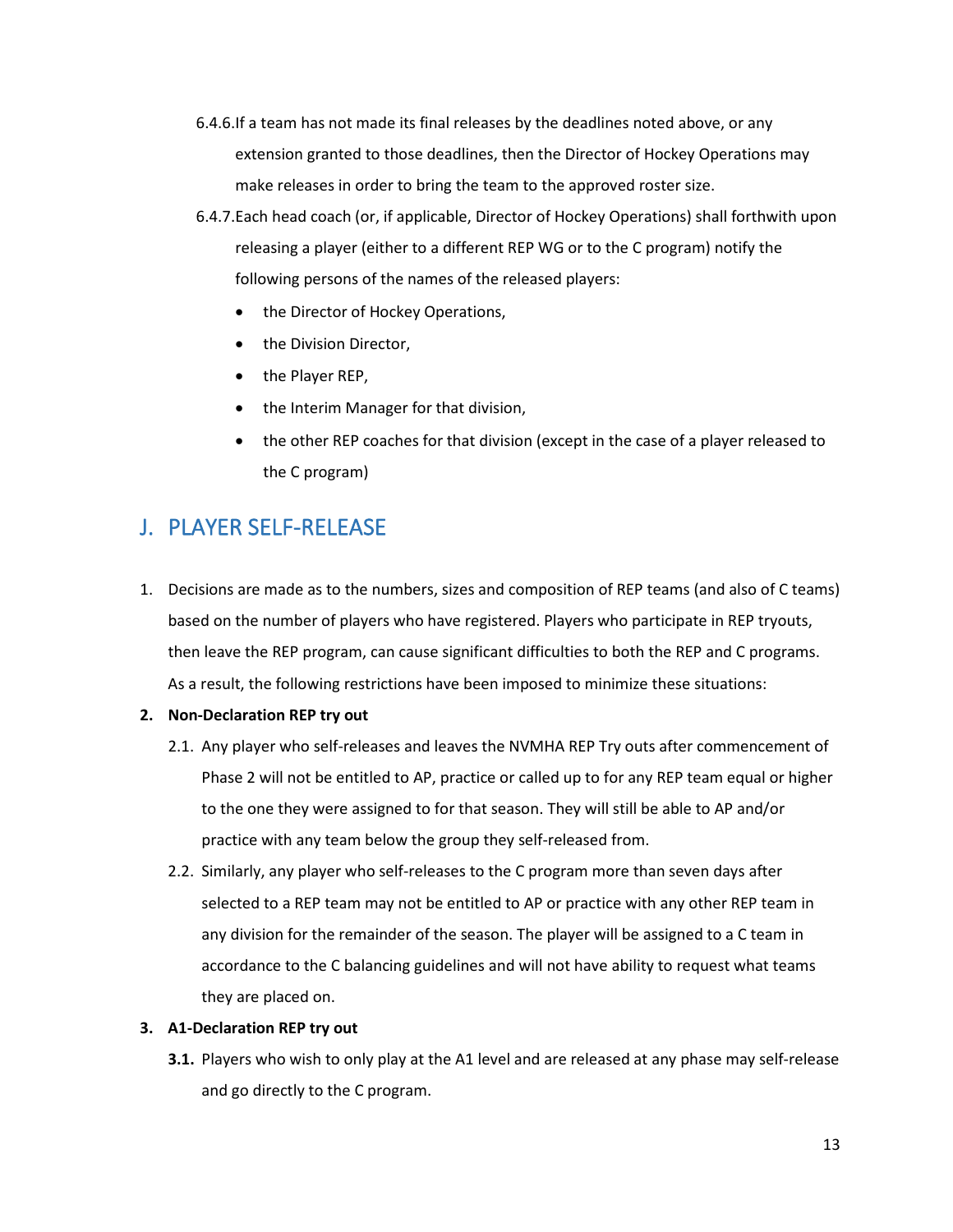- **3.2.** The player who self-releases to C hockey in their own division only may not affiliate or practice with any A1 team in any division for remainder of the season.
- **3.3.** Players who self-release to C hockey will permitted to affiliate or practice with an A2-A4 REP team for the current season
- **3.4.** Decisions to self-release to C hockey must be made prior to September 30<sup>th</sup>.
- **3.5.** Try out fees are non-refundable once REP try outs have commenced

# <span id="page-13-0"></span>K. PLAYERS RETURNING FROM JUNIOR, U15 OR U18 AAA

- 1. The NVMHA seeks to support those of its players who are interested in playing at the Junior, U15 or U18AAA, while also recognizing the importance of fairness and commitment to the players who are committed to and fully participate in the NVMHA REP tryout process.
- 2. A returning NVMHA player who registers with the NVMHA but who has also been carded with a Junior, U15 or U18AAA, and is later released from the Junior, U15 or U18AAA, may on request be placed on a NVMHA U15 or U18 REP team based on age in accordance with the procedures set out in this section.
- 3. In order to be eligible, the player must have participated in at least one of the initial three tryout sessions (unless excused in accordance with section D above).
- 4. The player may apply to the Director of Hockey Operations and Player REP for permission to participate on a NVMHA U15 or U18 REP team in which case the Director of Hockey Operations will consult with the U15 or U18 REP Coaches to decide on placement.
- 5. In the event that the application is received prior to final releases being made from a U15 or U18 REP team, the player may be considered for inclusion on that team in accordance with the criteria set out in section F above and attend Phase 2.
- 6. In the event that the application is received after final rosters are set, the Director of Hockey Operations, with approval of the NVMHA Board, may authorize an increase in roster size in order to accommodate the returning player on a REP team.
- 7. In deciding on any such application, the NVMHA Board shall consider the number of players rostered on the REP team, effects of any long term injuries suffered by players on the team, the impact on playing time and overall hockey experience of those already rostered on the team, and the historical commitment of the returning player to the NVMHA REP program.
- 8. A player added to a team pursuant to this section must be an addition to the roster size, subject to the permitted maximum roster size of 19 (PCAHA Rulebook).